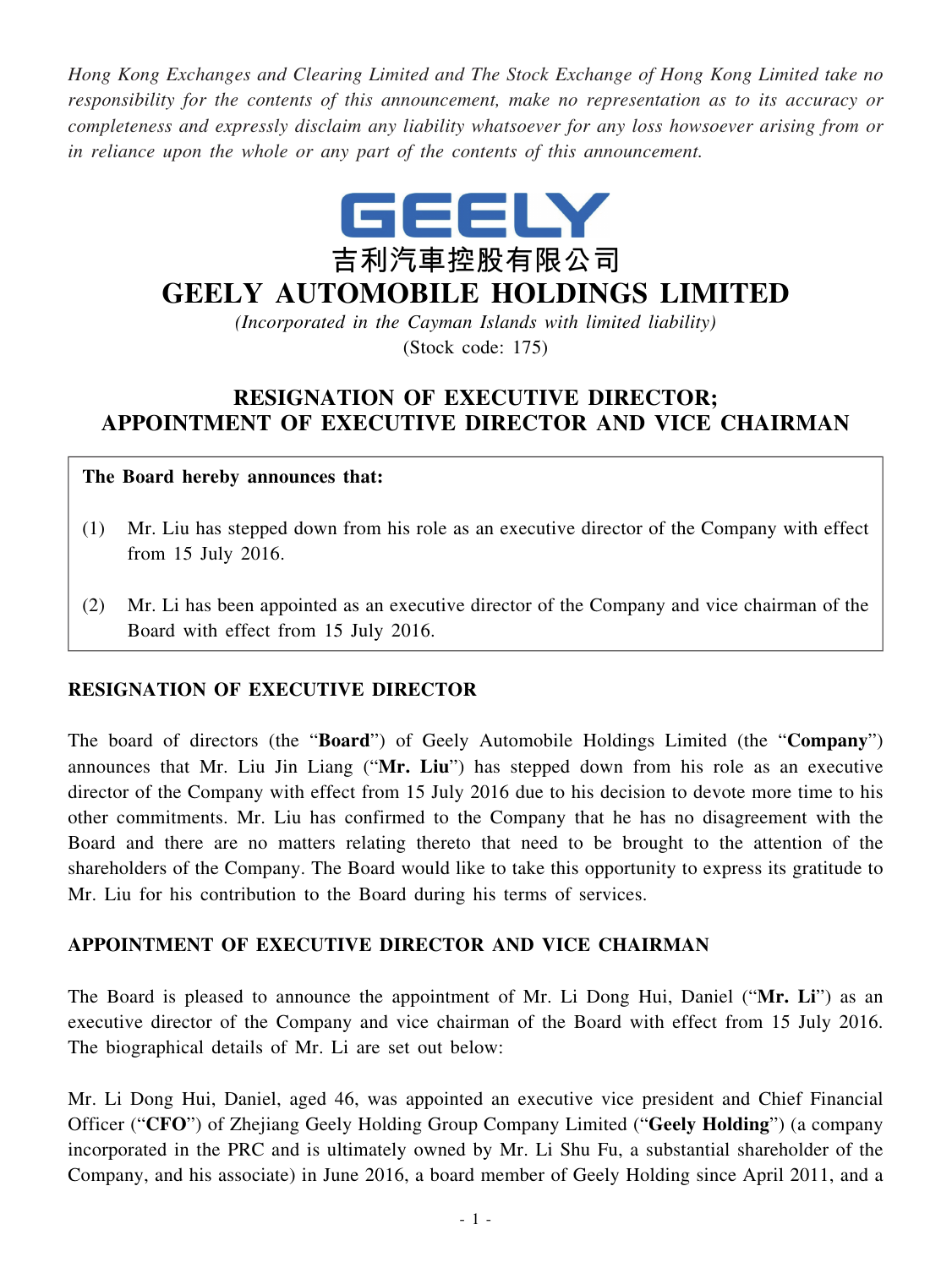member of the board of directors of Volvo Car Corporation, which is a subsidiary of Geely Holding, since April 2012*.* Mr. Li is also a director of certain subsidiaries of the Group. He is responsible for the overall strategic planning of the Group's accounting and financing system which includes accounting and financial management, cost control management, budget management, accounting reconciliation, accounting control, internal control review, taxation management, cash flow management, capital operation management, operational risk control, and investment and financing activities monitoring, etc.. He is currently the independent director of 中青旅控股股份有限公司 (China CYTS Tours Holding Co., Ltd.) (Stock Code of Shanghai Stock Exchange: 600138).

Mr. Li was a vice president and CFO of Geely Holding from April 2011 to March 2014, and an executive director of the Company from May 2011 to March 2014. Mr. Li has extensive professional and senior managerial experiences with both the PRC and sino-foreign multinational companies, particularly in the fields of accounting and financial management, financing structure, strategic planning and business development. Prior to joining Geely Holding, he held key accounting, financing and corporate management positions as vice president, CFO, general manager and business development director in the PRC companies including Guangxi Liugong Machinery Company Ltd. (2010) and China Academy of Post and Telecommunication (1991), and sino-foreign multinational companies including headquarter of Cummins Inc., and its China Division (2006-2009), BMW Brilliance Automotive Ltd (2001-2005), ASIMCO Braking System (Guangzhou) Co., Ltd., ASIMCO Braking System (Zhuhai) Co., Ltd. (1997-2001) and Danfoss (Tianjin) Ltd. (1996); his last position was the vice chairman and the president (finance) of 北京東方園林生態股份有限公司(Beijing Orient Landscape Co., Ltd.) (Stock Code of Shenzhen Stock Exchange: 002310) (2014-2016). Mr. Li graduated from the Kelley School of Business of Indiana University in the USA with a Master's Degree in Business Administration in 2010 and graduated from the Beijing Institute of Machinery in the PRC with a Master's Degree in Management Engineering with a major in Financial Management in 1997. Also, Mr. Li graduated from the Renmin University of China in the PRC with a Bachelor's Degree in Philosophy in 1991.

Mr. Li has entered into a service agreement with the Company under which he will act as an executive director of the Company and vice chairman of the Board for a period of 3 years (subject to retirement by rotation at the annual general meeting of the Company in accordance with the Company's articles of association) commencing from 15 July 2016, unless and until terminated by either party giving to the other not less than 3 months' notice in writing. Pursuant to such service agreement, Mr. Li will receive from the Company a director's fee of HK\$10,000 per annum, which was determined with reference to the Company's remuneration policy and will be subject to review by the remuneration committee of the Board from time to time.

As at the date of this announcement, Mr. Li was not interested in any shares of the Company within the meaning of Part XV of the Securities and Futures Ordinance (Chapter 571 of the Laws of Hong Kong) ("**SFO**"). As at the date of this announcement, Mr. Li was interested in options for subscribing 7,000,000 shares of the Company, representing approximately 0.08% of the issued share capital of the Company within the meaning of Part XV of the SFO.